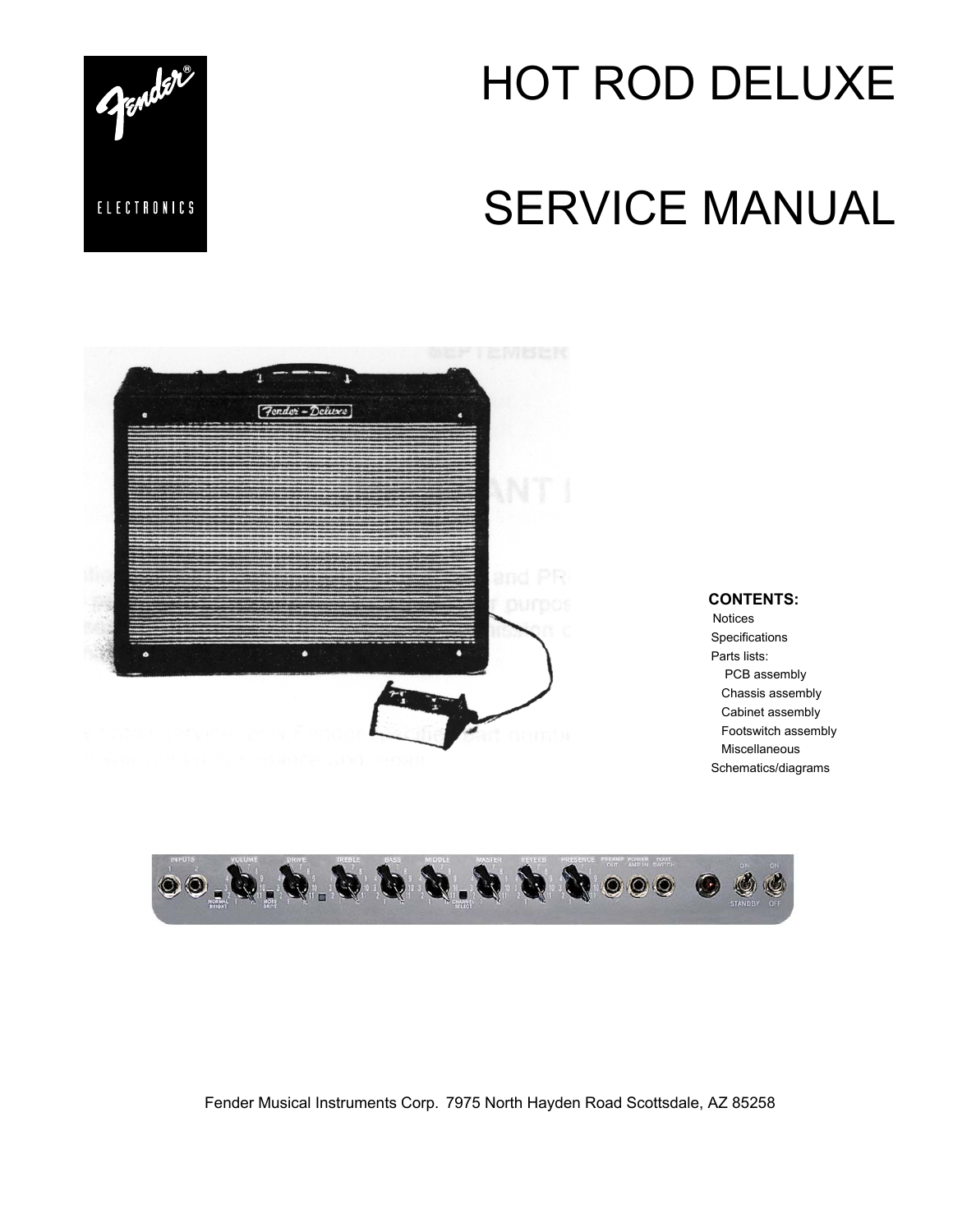(This is the model name for warranty claims)

## SERVICE MANUAL

#### **SEPTEMBER 1996**

# **IMPORTANT NOTICE:**

The information contained herein is CONFIDENTIAL and PROPRIETARY to Fender Musical Instruments Corp. It is disclosed solely for use by qualified technicians for purposes of equipment maintenance and service. It is not to be disclosed to others without the expressed permission of Fender Musical Instruments Co. All specifications subject to change without notice.

For warranty repair service, only Fender specified part numbers are to be used. It is recommended they also be used for post-warranty maintenance and repair.

Parts marked with an asterisk (\*) indicate the required use of that specific part. This is necessary for RELIABILITY and SAFETY requirements. **DO NOT USE A SUBSTITUTE!**

A coded naming convention is used in the description of certain parts. The codes and what they mean are as follows:

| <b>CAPACITOR CODES</b> |     |                                 | <b>HARDWARE CODES</b> |     |                           |
|------------------------|-----|---------------------------------|-----------------------|-----|---------------------------|
|                        |     |                                 |                       |     |                           |
| CAP AE                 | $=$ | Aluminum Electrolytic           | <b>BLX</b>            | $=$ | <b>Black Oxide</b>        |
| CAP CA                 | $=$ | Ceramic Axial                   | CR.                   | $=$ | Chrome Plated             |
| CAP CD                 | $=$ | Ceramic Disk                    | <b>HWH</b>            |     | Hex Washer Head           |
| $CAPMPF =$             |     | <b>Metalized Polyester Film</b> | м                     | $=$ | Machine Screw             |
| CAP MY                 |     | $=$ Mylar                       | NI.                   | $=$ | Nickel Plated             |
| $CAP$ $PFF =$          |     | Polyester Film/Foil             | <b>OHP</b>            | $=$ | <b>Oval Head Phillips</b> |
|                        |     |                                 | PB.                   | $=$ | Particle Board            |
| <b>RESISTOR CODES</b>  |     |                                 | PHP                   | $=$ | Pan Head Phillips         |
|                        |     |                                 | <b>PHPS</b>           | $=$ | Pan Head Phillips Sems    |
| RES CC                 | $=$ | Carbon Comp                     | <b>SMA</b>            | $=$ | Sheet Metal "A" Point     |
| RES CF                 | $=$ | Carbon Film                     | <b>SMB</b>            |     | Sheet Metal "B" Point     |
| RES FP                 | $=$ | <b>Flame Proof</b>              | SS                    | $=$ | <b>Stainless Steel</b>    |
| RES MF                 | $=$ | Metal Film                      | TF.                   | $=$ | <b>Thread Forming</b>     |
| <b>RES WW</b>          | $=$ | Wire Wound                      | ΖI                    | $=$ | <b>Zinc Plated</b>        |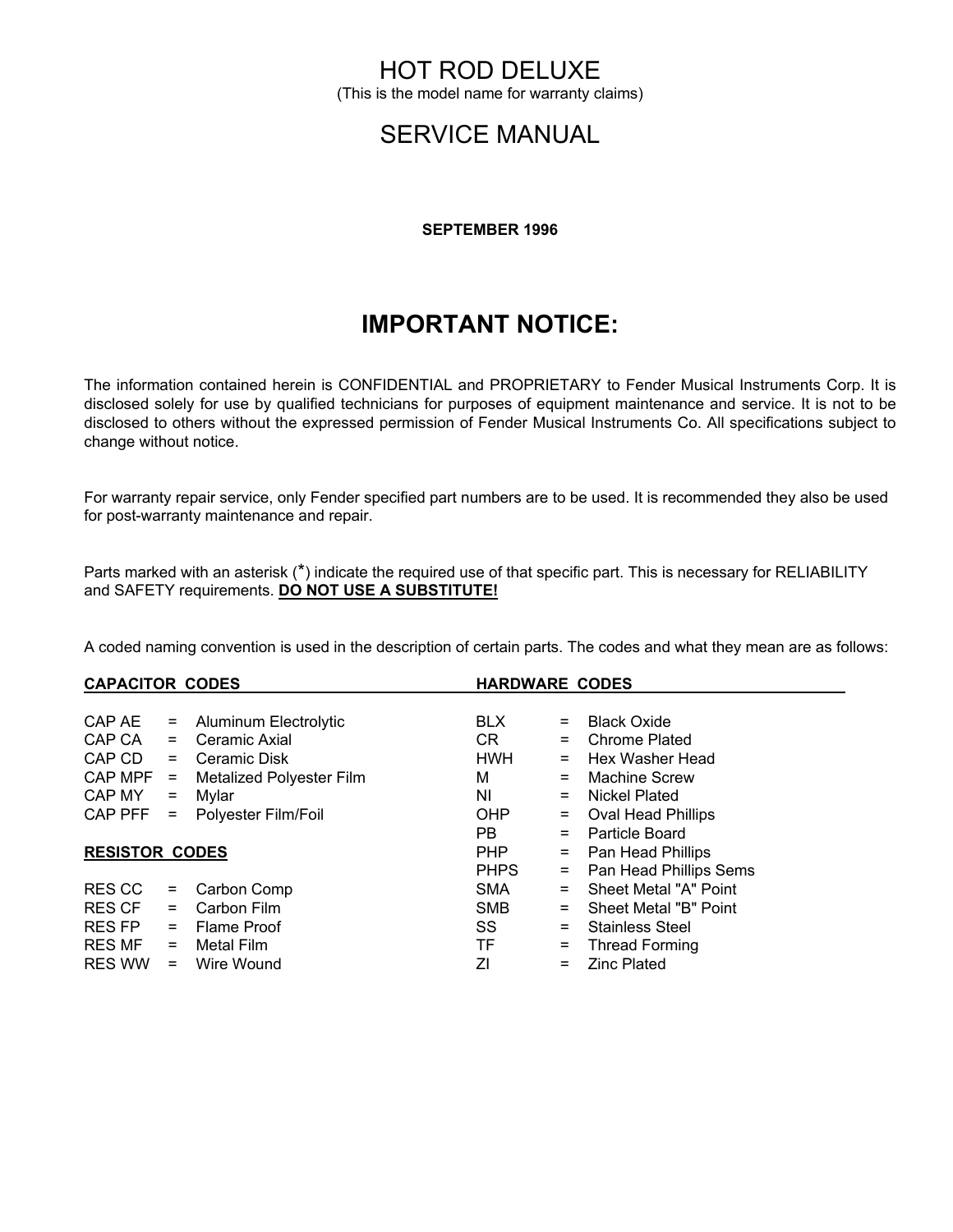# HOT ROD DELUXE **SPECIFICATIONS**

| <b>Product Release No.:</b>                   |                                                | PR 246 (This is not a model number)                               |
|-----------------------------------------------|------------------------------------------------|-------------------------------------------------------------------|
| Input Impedance:                              | Input $1$ :<br>Input 2:                        | 1ΜΩ<br>136k $\Omega$                                              |
| <b>Power output:</b>                          |                                                | 40 Watts RMS into 8 or 4 $\Omega$ @ 5% THD                        |
| <b>Preamp Out</b><br><b>Output Impedance:</b> | 1.5k $\Omega$ max                              |                                                                   |
| <b>Power Amp in</b><br><b>Sensitivity:</b>    | 200mV for clipping                             |                                                                   |
| Power Amp in<br>Input Impedance:              | 54k $\Omega$                                   |                                                                   |
| <b>Dimensions:</b>                            | Height: 18.75"<br>Width: 23.5"<br>Depth: 10.5" | $(47.6 \text{ cm})$<br>$(59.7 \text{ cm})$<br>$(26.7 \text{ cm})$ |
| Weight:                                       | 49.5 lbs.                                      | $(22.5 \text{ kg})$                                               |

*Product specifications are subject to change without notice*

# **PARTS LIST**

|                         | <b>PRINTED CIRCUIT BOARD ASSEMBLY</b> |                             |                              |  |  |
|-------------------------|---------------------------------------|-----------------------------|------------------------------|--|--|
| <b>QTY</b>              | <b>PART#</b>                          | <b>DESCRIPTION</b>          | <b>REFERENCE DESIGNATION</b> |  |  |
| 1                       | 050400003                             | PCB ASSY H/R DELUXE         | <b>STUFFED</b>               |  |  |
| 3                       | 028104                                | BUTTON PUSH SWITCH BLACK    | @S1,2,3                      |  |  |
|                         | 050688                                | CABLE JMPR 2 CKT .156 ROUND |                              |  |  |
| 3                       | 050687                                | CABLE JMPR 6 CKT .156 ROUND |                              |  |  |
| 10                      | 41311                                 | <b>CABLE REVERB</b>         | @U2                          |  |  |
| 4                       | 038689001                             | CAP AE AX 47uF 100V         | C12, 16, 19, 20              |  |  |
|                         | 038690001                             | CAP AE AX 1.0uF 100V        | C <sub>8</sub>               |  |  |
| 5                       | 009512                                | CAP AE AX 22uF 25V 20%      | C9, 14, 21, 49, 50           |  |  |
| $\overline{\mathbf{c}}$ | 036954                                | CAP AE RDL 22uF 63V 20%     | C38,45                       |  |  |
| 3                       | 024819                                | CAP AE AX 22uF 500V         | C33,35,36                    |  |  |
|                         | 038693001                             | CAP AE AX 47uF 16V          | C1                           |  |  |
|                         | 041589                                | CAP AE AX 47uF 500V 20%     | C31                          |  |  |
| 3                       | 031040                                | CAP AE RDL 100uF 100V 20%   | C40,41                       |  |  |
| 1                       | 038698001                             | CAP CA 47PF 100V            | C <sub>15</sub>              |  |  |
| 2                       | 020909                                | CAP CD 47PF 1000V 10%       | C <sub>28</sub> ,30          |  |  |
| $\overline{2}$          | 020917                                | CAP CD 250PF 1000V 10%      | C3,7                         |  |  |
| 1                       | 025986                                | CAP CD 390PF 1000V 10%      | C <sub>11</sub>              |  |  |
|                         | 038701001                             | CAP CA 470PF 50V            | C <sub>13</sub>              |  |  |
|                         | 025995                                | CAP CD 8200PF 1KV 20%       | C <sub>53</sub>              |  |  |
| 2                       | 038703001                             | CAP CA .1uF 50V             | C54,55                       |  |  |
|                         | 027255                                | CAP MPF .001uF 100V         | C <sub>22</sub>              |  |  |
|                         | 027262                                | CAP MPF .0068uF 100V        | C4,44                        |  |  |
| 3                       | 024833                                | CAP MPF RDL .022uF 400V 10% | C6,18,24                     |  |  |
| $\overline{\mathbf{c}}$ | 024845                                | CAP MPF RDL .047uF 400V 10% | C <sub>2,10</sub>            |  |  |
| $\overline{2}$          | 027275                                | CAP MPF .068uF 100V         | C4,44                        |  |  |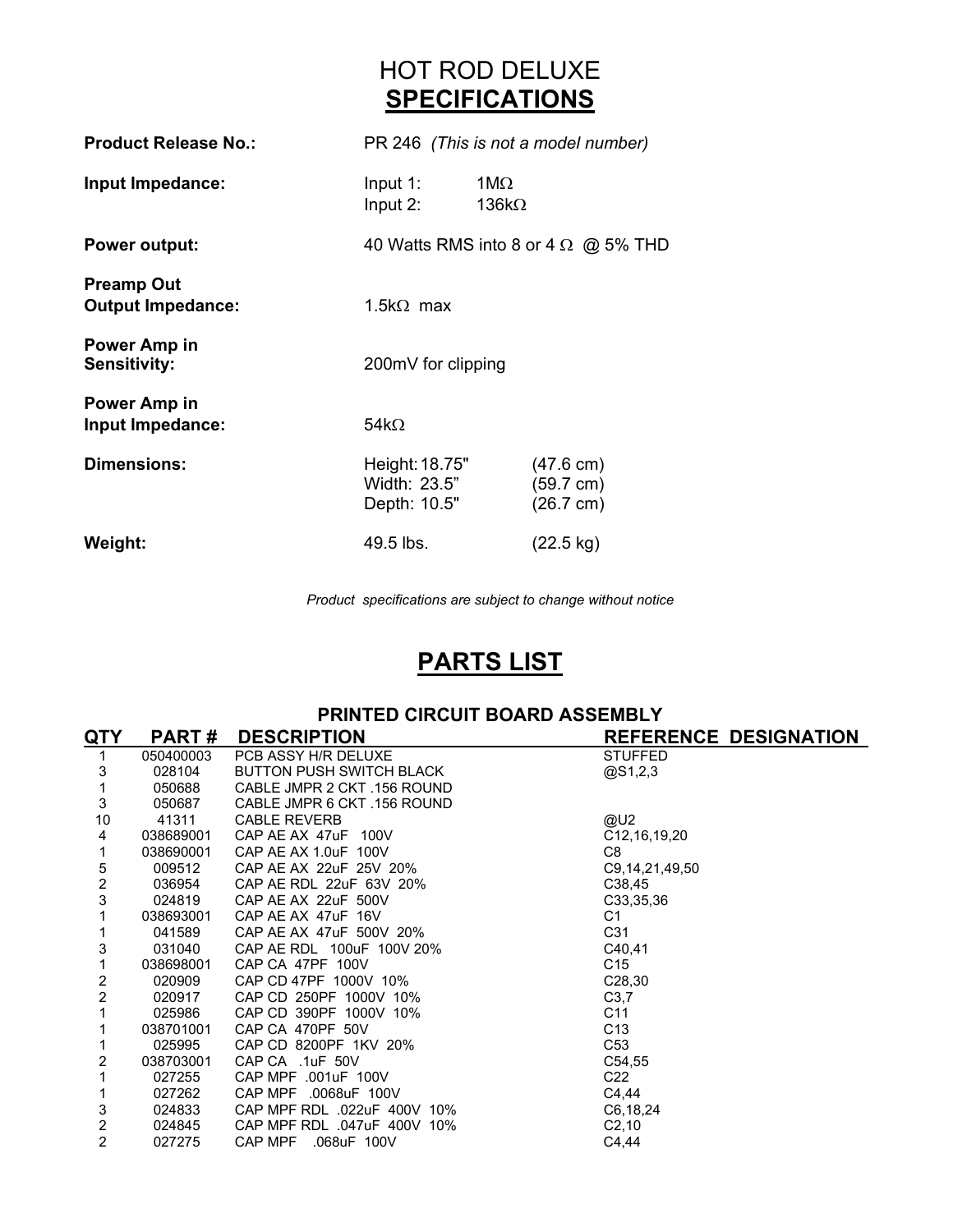#### **PRINTED CIRCUIT BOARD ASSEMBLY (CONT)**

| <u>QTY</u>                                 | <b>PART#</b>           | <b>DESCRIPTION</b>                                                                                                                                                                                                                              | <b>REFERENCE DESIGNATION</b>                      |
|--------------------------------------------|------------------------|-------------------------------------------------------------------------------------------------------------------------------------------------------------------------------------------------------------------------------------------------|---------------------------------------------------|
| 1                                          | 027278                 | CAP MPF .1uF 63V 10%                                                                                                                                                                                                                            | C <sub>29</sub>                                   |
| 1                                          | 024853                 | CAP MPF RDL .1uF 250V 10%                                                                                                                                                                                                                       | C <sub>25</sub>                                   |
| 1                                          | 024854                 | CAP MPF RDL .1uF 400V 10%                                                                                                                                                                                                                       | C <sub>5</sub>                                    |
| $\overline{c}$                             | 024855                 | CAP MPF RDL .1uF 630V 10%                                                                                                                                                                                                                       | C26,27                                            |
| $\overline{c}$                             | 027281                 |                                                                                                                                                                                                                                                 | C17,48,51                                         |
| 1                                          | 047065                 |                                                                                                                                                                                                                                                 | C <sub>23</sub>                                   |
| 1                                          | 047031                 |                                                                                                                                                                                                                                                 | R67 PRESENCE                                      |
| 1                                          | 027873                 |                                                                                                                                                                                                                                                 | R82 BIAS ADJUST                                   |
| $\overline{c}$                             | 041510                 |                                                                                                                                                                                                                                                 | R15,39 MIDDLE, REVERB                             |
| 1                                          | 037600                 |                                                                                                                                                                                                                                                 | R <sub>26</sub> MASTER                            |
| 3<br>$\mathbf 1$                           | 047540                 |                                                                                                                                                                                                                                                 | R6,7,14 VOLUME, DRIVE, BASS<br>R13 TREBLE         |
| 8                                          | 037597<br>026730001    |                                                                                                                                                                                                                                                 | CR3,6-9,11,12,15                                  |
| 8                                          | 006260                 |                                                                                                                                                                                                                                                 | CR16, 18, 20, 21, 23-25, 27                       |
| $\overline{\mathbf{c}}$                    | 029690001              |                                                                                                                                                                                                                                                 | CR4,5                                             |
| $\mathbf{1}$                               | 027329001              | CAP MPF RDL .1uF 630V 10%<br>CAP MPF .47uF 63V<br>CAP MPF .47uF 63V<br>CONTROL SNAPIN 25K 30C<br>CONTROL SNAPIN 25K 30C<br>CONTROL SNAPIN 100K B<br>CONTROL SNAPIN 100K B<br>CONTROL SNAPIN 100K B<br>CONTROL SNAPIN 250K 15A<br>CONTROL SNAPIN | CR <sub>19</sub>                                  |
|                                            | 031729001              |                                                                                                                                                                                                                                                 | CR17,22                                           |
| $\begin{array}{c} 2 \\ 2 \\ 2 \end{array}$ | 031635001              |                                                                                                                                                                                                                                                 | CR26,28                                           |
|                                            | 031019001              |                                                                                                                                                                                                                                                 | CR1,2                                             |
| $\overline{2}$                             | 028119                 |                                                                                                                                                                                                                                                 | CR13,14                                           |
| 19                                         | 025802                 |                                                                                                                                                                                                                                                 | CP1-16, 18-20                                     |
| $\overline{2}$                             | 016795                 |                                                                                                                                                                                                                                                 | U1,2                                              |
| $\mathbf 1$                                | 031611                 | IC DUAL OP AMP PC4560                                                                                                                                                                                                                           | U3                                                |
| 1                                          | 031570                 | JACK PHONE PCB STEREO PREMIUM                                                                                                                                                                                                                   | J4 POWER AMP IN                                   |
| 4                                          | 037036                 | JACK PHONE PCB MONO CA PREMIUM                                                                                                                                                                                                                  | J1,2,3,5 INPUTS, PREOUT, FTSW                     |
| 60                                         | 020888                 | <b>JUMPER WIRE 22GA</b>                                                                                                                                                                                                                         |                                                   |
| $\mathbf{1}$                               | 033177                 | LED RED/GREEN 5X5mm BI-COLOR                                                                                                                                                                                                                    | LD1                                               |
| $\overline{c}$                             | 031901                 | PIN MALE PCB .093 DIA                                                                                                                                                                                                                           | SP1,2                                             |
| $\overline{c}$                             | 036613                 | RELAY DPDT DIP 24 VOLT 8.3mA                                                                                                                                                                                                                    | K1,2                                              |
| $\mathbf{1}$                               | 024937001              | RES CF 1/4W 5% 10OHM                                                                                                                                                                                                                            | R63                                               |
| 3                                          | 024947001              | RES CF 1/4W 5% 47OHM                                                                                                                                                                                                                            | R34,99,100                                        |
| $\mathbf 1$                                | 028015001              | RES CF 1/4W 5% 1300HM                                                                                                                                                                                                                           | <b>R84</b>                                        |
| $\overline{\mathbf{c}}$                    | 024957001              | RES CF 1/4W 5% 2700HM                                                                                                                                                                                                                           | R85,104                                           |
| $\mathbf 1$                                | 024961001              | RES CF 1/4W 5% 4700HM<br>RES CF 1/4W 5% 1.5K                                                                                                                                                                                                    | <b>R55</b>                                        |
| 9<br>1                                     | 024969001<br>024970001 | RES CF 1/4W 5% 1.8K                                                                                                                                                                                                                             | R5, 10, 17, 21, 31, 64, 65, 76, 103<br><b>R88</b> |
| $\overline{\mathbf{4}}$                    | 02497200               | RES CF 1/4W 5% 2.7K                                                                                                                                                                                                                             | R29,37,49,50                                      |
| $\overline{\mathbf{c}}$                    | 024977001              | RES CF 1/4W 5% 4.7K                                                                                                                                                                                                                             | R33,68                                            |
| 6                                          | 024981001              | RES CF 1/4W 5% 10K                                                                                                                                                                                                                              | R41,46,90,91,93,94                                |
| 3                                          | 024988001              | RES CF 1/4W 5% 27K                                                                                                                                                                                                                              | R86,98,101                                        |
| 4                                          | 024993001              | RES CF 1/4W 5% 47K                                                                                                                                                                                                                              | R28,45,51,69                                      |
| $\overline{2}$                             | 028990001              | RES CF 1/4W 5% 51K                                                                                                                                                                                                                              | R47,48                                            |
| $\overline{c}$                             | 024995001              | RES CF 1/4W 5% 68K                                                                                                                                                                                                                              | R <sub>1</sub> ,2                                 |
| 10                                         | 024997001              | RES CF 1/4W 5% 100K                                                                                                                                                                                                                             | R8,20,23,24,25,30,35,43,77,87                     |
| $\overline{2}$                             | 028955001              | RES CF 1/4W 5% 130K                                                                                                                                                                                                                             | R <sub>12</sub> ,18                               |
| $\overline{c}$                             | 025058001              | RES CF 1/4W 5% 180K                                                                                                                                                                                                                             | R44,52                                            |
| $\overline{7}$                             | 025059001              | RES CF 1/4W 5% 220K                                                                                                                                                                                                                             | R9,19,36,40,59,60,105                             |
| 3                                          | 025065001              | RES CF 1/4W 5% 470K                                                                                                                                                                                                                             | R38,95,96                                         |
| 9                                          | 025069001              | RES CF 1/4W 5% 1M                                                                                                                                                                                                                               | R3,27,32,42,53,54,89,92,102                       |
| $\overline{c}$                             | 026368001              | RES CF 1/2W 5% 1000HM                                                                                                                                                                                                                           | R80,81                                            |
| $\mathbf{1}$                               | 025115001              | RES CF 1/2W 5% 82K                                                                                                                                                                                                                              | <b>R57</b>                                        |
| 5                                          | 025116001              | RES CF 1/2W 5% 100K                                                                                                                                                                                                                             | R4,11,16,22,58                                    |
| $\mathbf 1$                                | 033095001              | RES MOX FP 1W 5% 1OHM                                                                                                                                                                                                                           | R66                                               |
| $\overline{\mathbf{c}}$<br>1               | 036468001              | RES MOX FP 1W 470 OHM<br>RES MOX FP W1 5% 4.7K                                                                                                                                                                                                  | R61,62<br>R74                                     |
| 1                                          | 036469001<br>036621001 | RES CF 1W 5% 6.8K                                                                                                                                                                                                                               | <b>R56</b>                                        |
| 1                                          | 036470001              | RES MOX FP 1W 5% 10K                                                                                                                                                                                                                            | <b>R75</b>                                        |
| 1                                          | 041269                 | RES CF 2W 5% 1.2L                                                                                                                                                                                                                               | <b>R97</b>                                        |
| $\overline{c}$                             | 041256                 | RES WW BT 5W 10% 4700HM R78,79                                                                                                                                                                                                                  | R78,79                                            |
| 4                                          | 014999                 | SCRW M 6-32X1/4 PHP ZI                                                                                                                                                                                                                          | @XV4,5                                            |
| 13                                         | 039367                 | SCRW M 6-32X3/8 PHPS SS ITLW                                                                                                                                                                                                                    | PCB MOUNT                                         |
| 1                                          | 036178                 | SPACER LED .5X.1 BRN                                                                                                                                                                                                                            | @LD1                                              |
| 13                                         | 016440                 | STNDOFF RND AL 6-32X1X1/4                                                                                                                                                                                                                       | PCB MOUNT                                         |
| 3                                          | 028091                 | SWITCH PUSH SLFLK SHORT STROKE                                                                                                                                                                                                                  | S1,2,3                                            |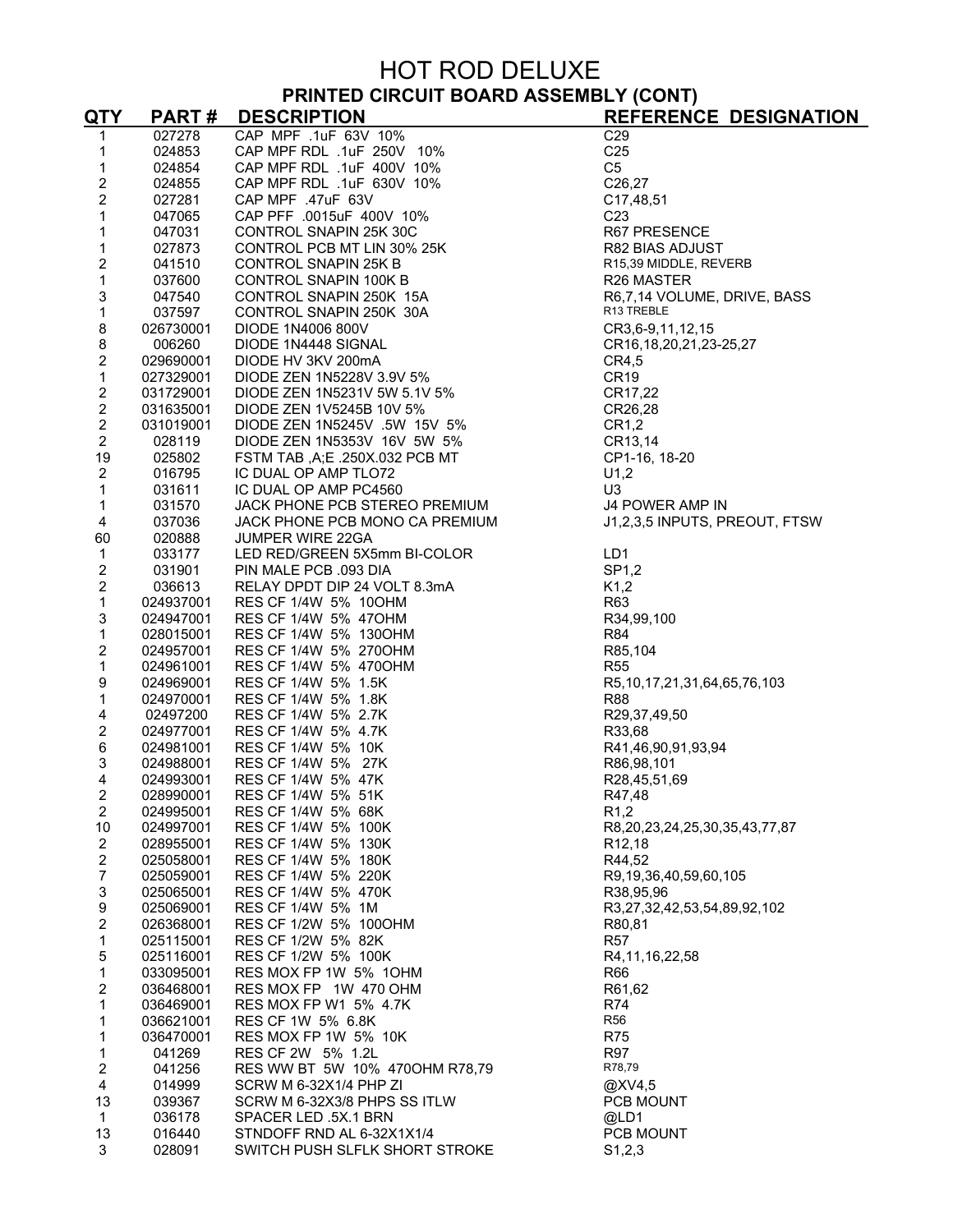## **PRINTED CIRCUIT BOARD ASSEMBLY (CONT)**

| <u>QTY</u>                | PART#        | <b>DESCRIPTION</b>              | REFERENCE DESIGNATION            |
|---------------------------|--------------|---------------------------------|----------------------------------|
| 1                         | 028503       | THERMISTOR 10 OHM 5A C60-11     | TH <sub>1</sub>                  |
| $\ensuremath{\mathsf{3}}$ | 029167       | TUBE SOCKET 9 PIN PCB MOUNT     | XV1,2,3                          |
| $\overline{2}$            | 029343       | TUBE SOCKET 8 PIN PCB MOUNT     | XV4,5                            |
| $\overline{2}$            | 014689       | XSTR N-CH JFET J111 TO-92       | Q1.2                             |
| $\mathbf{1}$              | 016739       | <b>XSTR NPN 2N4401 TO-92</b>    | Q4                               |
| $\mathbf{1}$              | 016742       | <b>XSTR PNP 2N4403 TO-92</b>    | Q3                               |
|                           |              | <b>CHASSIS ASSEMBLY</b>         |                                  |
| <u>QTY</u>                | <b>PART#</b> | <b>DESCRIPTION</b>              | REFERENCE DESIGNATION            |
| 1                         | 026038       | BUSHING SR .625X.062X37/64 BLK  | @ PWR CABLE 100V,120V,AUSTRALIA  |
| 1                         | 010401       | BUSHING SR .625X.125X37/64 WHT  | @ PWR CABLE 230V, UNITED KINGDOM |
| 1                         | 026116       | BUSHING SR .500X.063X7/16 BLK   |                                  |
| $\mathbf{1}$              | 026541       | CABLE ASSY PWR W/.250 TAB .120V |                                  |
| $\mathbf{1}$              | 048463       | CABLE ASSY PWR .250TAV 100V     | (POWER CABLE 100V ONLY)          |
| $\mathbf{1}$              | 033331       | CABLE ASSY PWR 220/240V         | (POWER CABLE 230V ONLY)          |
| $\mathbf{1}$              | 038602       | CABLE ASSY PWR AUST .250 TAB    | (PWR CABLE AUSTRALIA 240V)       |
| 1                         | 040993       | CABLE ASSY PWR 5A U.K. .250TAB  | (PCABLE UNITED KINGDOM 240V)     |
| $\mathbf{1}$              | 022707       | <b>CHOKE FILTER</b>             | L1                               |
| 1                         | 032219       | <b>COLLAR PILOT LIGHT</b>       |                                  |
| $\mathbf{1}$              | 077982       | FUSE QA 1-1/4X1/4 250V 3A       | F1 100V/120V ONLY                |
| 1                         | 020793       | FUSE QA 20mmX5mm 250V 1.6A      | F1 220V/230V/240V ONLY           |
| $\mathbf{1}$              | 036702       | FUSE HOLDER 3AG FINGER GRIP     | 100V/120V ONLY                   |
| $\mathbf 1$               | 036703       | FUSE HOLDER 5MM FINGER GRIP     | 230V, AUSTRALIA, UK              |
| $\mathbf{1}$              | 021741       | HOLDER DIAL LITE ASSEMBLY PILOT |                                  |
| 1                         | 021550       | JACK PHONE TIP SHUNT 12A        | J7 SPEAKER OUT JACK              |
| $\mathbf 1$               | 041701       | <b>JACK PHONE TRANSFER 13A</b>  | <b>J6 EXT. SPEAKER JACK</b>      |
| $\mathbf{1}$              | 025718       | JEWEL PILOT LITE RED #20        |                                  |
| 8                         | 036620       | <b>KNOB "CHICKEN HEAD</b>       |                                  |
| $\mathbf 1$               | 031625       | NUT HOLDER PILOT LITE 1/16-27   |                                  |
| 8                         | 022004       | NUT KEPS #8-32 ZINC             |                                  |
| $\overline{2}$            | 016352       | NUT HEX 3/5-32X3/32 TK NI       |                                  |
| $\mathbf 1$               | 050403       | PANEL TOP CHRM H/R DVL/DLX      |                                  |
| 1                         | 021642       | PILOT LIGHT #T47                | <b>BULB</b>                      |
| 21                        | 031184       | SCRW M 6-32X1/4 PHPS BLX ITLW   |                                  |
| 4                         | 038900       | SCRW TF 6-32X1/4 PHP ZI         |                                  |
| 4                         | 016473       | SCRW M 8-32X1/2 PHP ZI          |                                  |
| 6                         | 016440       | STNDOFF RND AL 6-32X1X1/4       |                                  |
| 1                         | 036570       | SWITCH TOGGLE DPST W/NUTS       | <b>S4 POWER SWITCH</b>           |
| $\mathbf{1}$              | 037039       | SWITCH TOGGLE DPST W/NUTS       | <b>S5 STANDBY SWITCH</b>         |
| $\mathsf 3$               | 013341       | TIBE 7025/12AX7WA RUSSIAN MADE  | V1,2,3                           |
| $\boldsymbol{2}$          | 039214       | <b>TUBE 5881/6L6WGC</b>         | V4,5                             |
| $\mathbf 2$               | 020424       | TUBE RING UNIVERSAL (277h-2)    | @V4,5                            |
| $\overline{\mathcal{I}}$  | 9904300920   | WASHER FLAT 482X.709NI          |                                  |
| $\overline{2}$            | 9904300100   | WASHER LCK INTL 3/8X.681X.032   |                                  |
| 1                         | 036958       | XFMR POWER DOM BLUES DLX/VIBVB  | <b>T2 120V ONLY</b>              |
| 1                         | 041753       | XFMR PWR '93 CONCERT/SUPER EXP  | T2 100V/115V/230V                |
| 1                         | 050438       | XFMR AUDIO OUTPUT 40W           | T1                               |
|                           |              |                                 |                                  |

## **CABINET ASSEMBLY**

| <b>PART#</b> | <b>DESCRIPTION</b>                 | <b>REFERENCE DESIGNATION</b> |
|--------------|------------------------------------|------------------------------|
| 050681       | CAB ASSY HR DLX BLK/SLVR           |                              |
| 038566       | CABLE ASSY SPKR RT ANG 13-1/2"     | <b>SPEAKER CABLE</b>         |
| 012582       | CLAMP CABLE NYL SCRW MNT 1/4       |                              |
| 037788       | <b>CLOTH GRILLE BLACK/SILVER</b>   |                              |
| 024653       | <b>GLIDE CABINET NICKEL PLATED</b> | NO INSERT                    |
| 049094       | <b>HANDLE MOLDED BLACK</b>         |                              |
| 022483       | INSERT GLIDE CUSHION 1.02 DIA.     | <b>RUBBERONLY</b>            |
| 069393       | NUT 6-32 HEX EXT LOCK              | <b>GRILLE/BAFFLE MOUNT</b>   |
| 064162       | NUT T 8-32X1/2 STR 3 PRNG BLX      | <b>HANDLE MOUNT</b>          |
| 021972       | NUT T 10-32X3/4 STR 3 PRNG BLX     | <b>SPEAKER MOUNT</b>         |
| 036650       | PIN ESCUTCHEON #18X3/8 NI          | LOGO MOUNT                   |
| 031849       | <b>REVERB BAG</b>                  | <b>BAG ONLY</b>              |
|              |                                    |                              |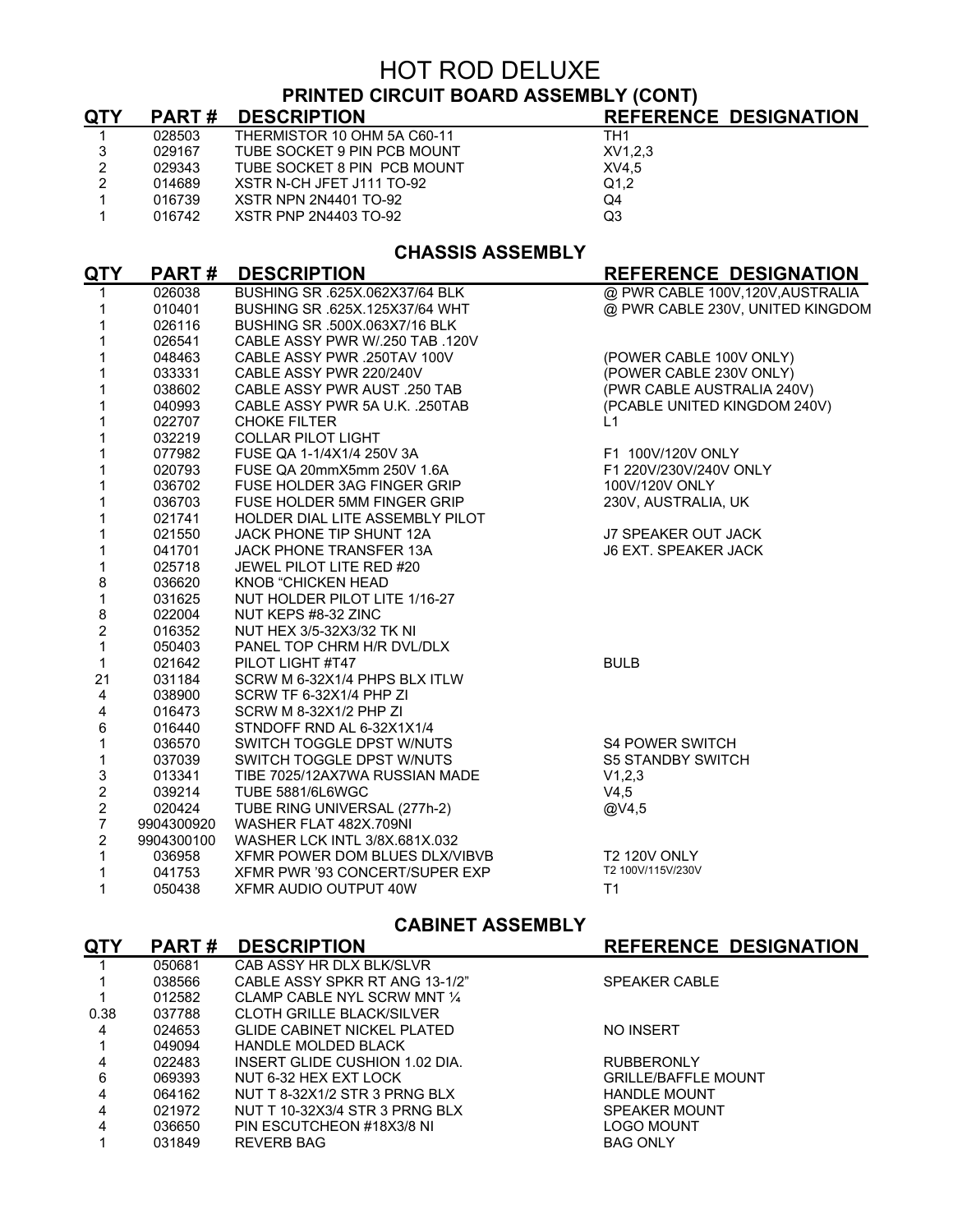## HOT ROD DELUXE **CABINET ASSEMBLY (CONT)**

| <b>QTY</b> | <b>PART#</b> | <b>DESCRIPTION</b>            | <b>REFERENCE DESIGNATION</b> |
|------------|--------------|-------------------------------|------------------------------|
|            | 050394       | REVERB UNIT 4 SPRING 4EB3C1B  | <b>PAN</b>                   |
| 5          | 050858       | SCRW M 6-32X1-3/4 TJJ OTFW MO |                              |
| 4          | 037247       | SCRW M 8-32X1 OHP NI          |                              |
| 4          | 026625       | SCRW WOOD 8X1 FH              | <b>GLIDE MOUNT</b>           |
| 4          | 047821       | SCRW M 10-32X3/4 THP STL BLX  | SPEAKER MOUNT                |
| 6          | 015990       | SCRW M 10-32X3/4 THP NI       | <b>BACK BOARD MOUNT</b>      |
| 6          | 036619       | SCREW M 10-32X1-1/2 THP NI    | <b>CHASSIS MOUNT</b>         |
|            | 037617       | SPEAKER 12" 8 PHM 50 WATTS    |                              |
| 6          | 022327       | WSHR FLAT 8X7/16 NI           |                              |
|            |              |                               |                              |

## **FOOTSWITCH ASSEMBLY**

| <u>QTY</u> | <b>PART#</b> | <b>DESCRIPTION</b>                  | <b>REFERENCE DESIGNATION</b> |
|------------|--------------|-------------------------------------|------------------------------|
|            | 050419       | FOOTSWITCH 2 BTN CH/DRV/MDRV        | <b>COMPLETE FOOTSWITCH</b>   |
| 4          | 006260       | DIODE 1N4448/1N914B SIGNAL          | CR1, 2, 4, 5                 |
|            | 027329       | DIODE ZEN 1N4448/1N914B 3.9V .5W 5% | CR <sub>3</sub>              |
|            | 031871       | LED BI-COLOR 5X5mm                  | LD <sub>2</sub>              |
|            | 028039       | LED RED 5X5mm SLV-55VR3             | 1 <sub>D1</sub>              |
|            | 037036       | JACK PHONE PCB MONO CA PREMIUM      | J <sub>1</sub>               |
|            | 029687       | RES CF 1/4W 5% 75 OHM               | R1                           |
| 2          | 028714       | SWITCH PUSH SPDT                    | S <sub>1</sub> ,2            |

### **MISCELLANEOUS**

| QIY |        | <b>PART# DESCRIPIION</b> |
|-----|--------|--------------------------|
|     | 050405 | MANUAL OWNER H/R DELUXE  |

**REFERENCE DESIGNATION** 050398 SCHEMATIC REDUCED W/ SD H/R DLX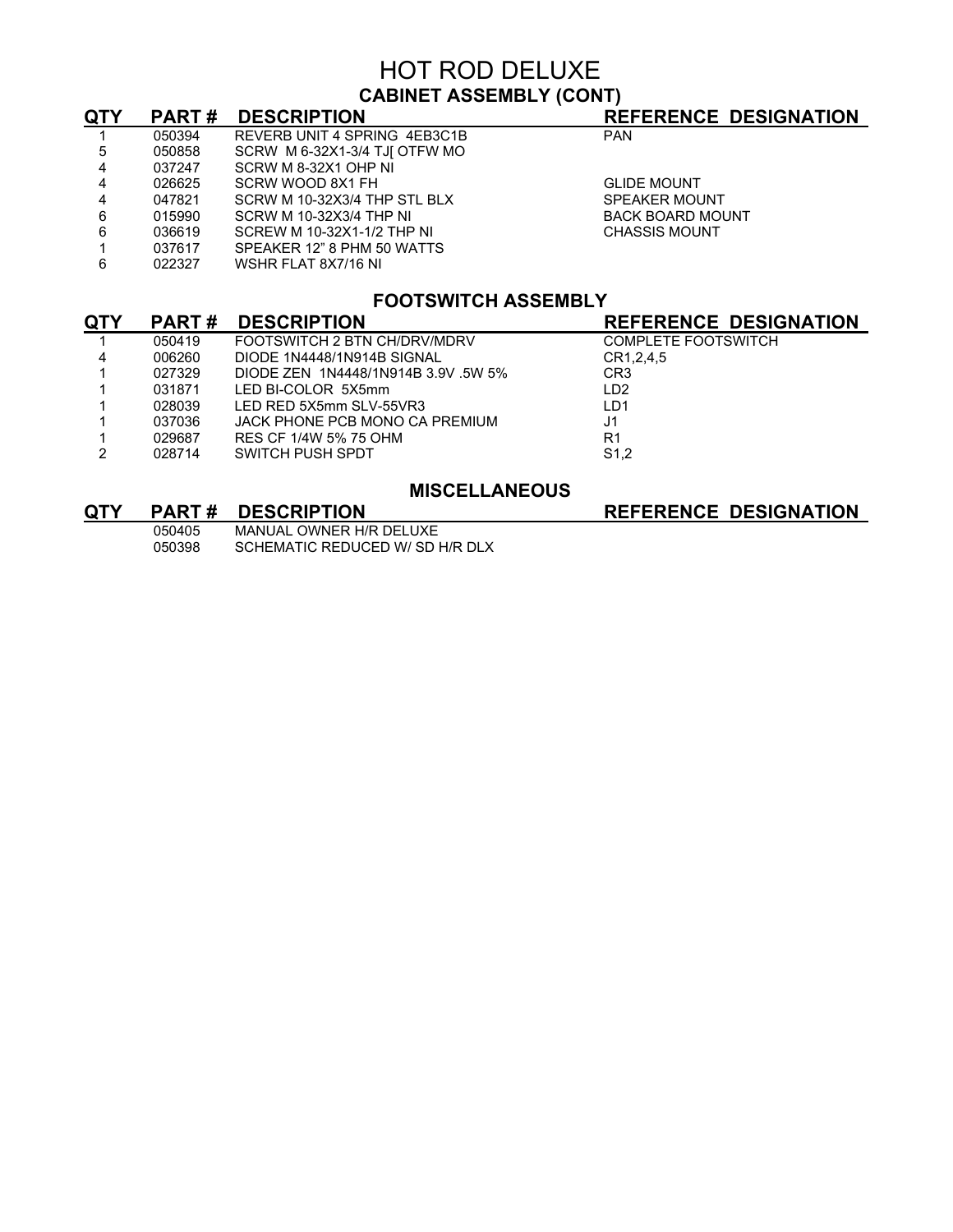